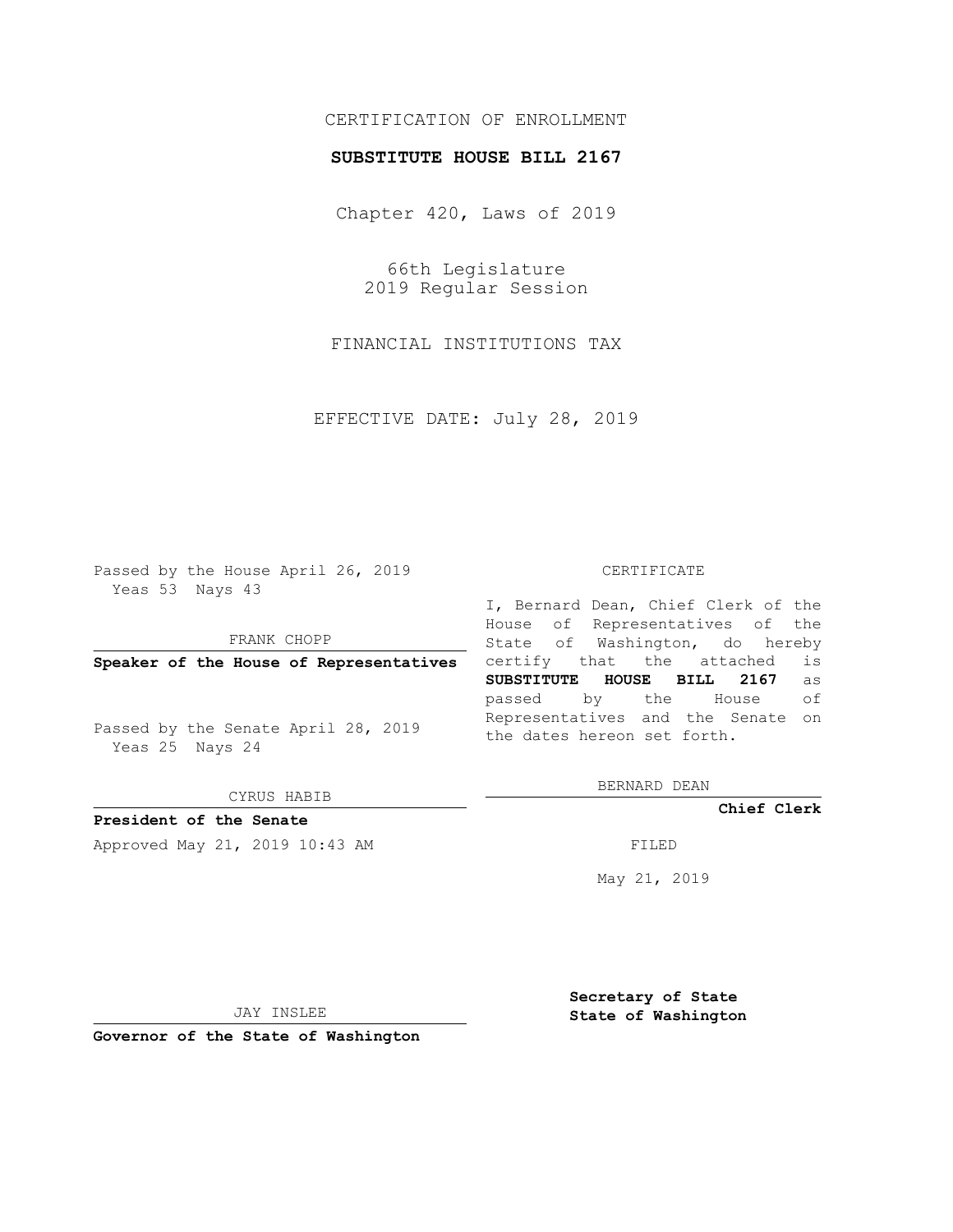## **SUBSTITUTE HOUSE BILL 2167**

Passed Legislature - 2019 Regular Session

**State of Washington 66th Legislature 2019 Regular Session** By House Finance (originally sponsored by Representative Tarleton) READ FIRST TIME 04/26/19.

 AN ACT Relating to tax revenue; adding a new section to chapter 2 82.04 RCW; and creating a new section.

BE IT ENACTED BY THE LEGISLATURE OF THE STATE OF WASHINGTON:

 NEW SECTION. **Sec. 1.** The legislature finds that in the decade since the great recession, some economic sectors have rebounded, stronger than ever, while many Washington families struggle to afford basic necessities, all while also carrying the burden of funding schools and essential services. The wealth disparity in the country between the wealthy few and the lowest income families is wider than in any other developed nation and continues to grow. Additionally, Washington's tax system disproportionately impacts those with the least ability to pay. As a percentage of household income, middle- income families in Washington pay two to four times the amount of taxes as compared to top earners in the state. Low-income Washington families pay six times more in taxes than the wealthiest residents. The legislature concludes that those wealthy few who have profited the most from the recent economic expansion can contribute to the essential services and programs all Washington families need.

 NEW SECTION. **Sec. 2.** A new section is added to chapter 82.04 20 RCW to read as follows: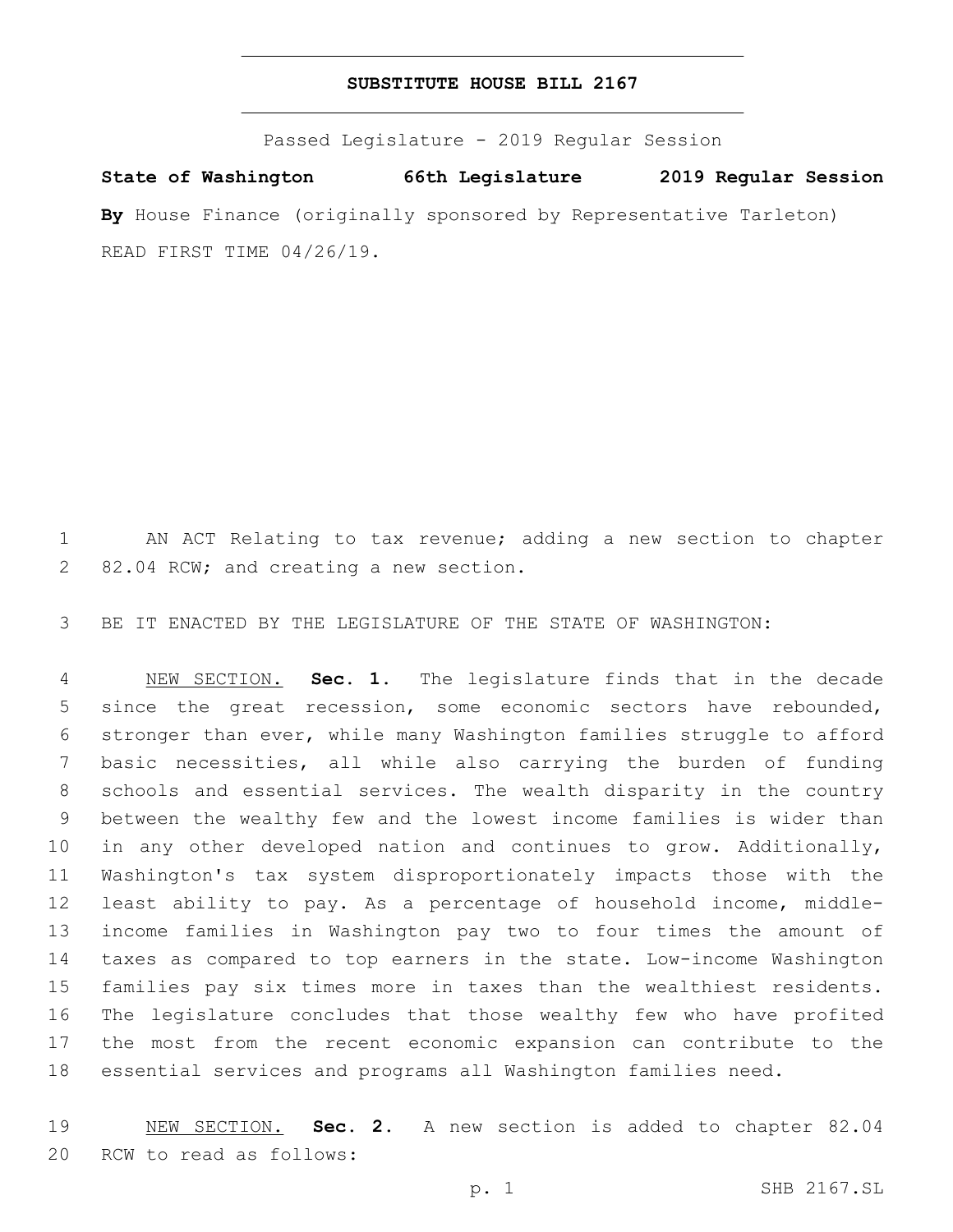(1) Beginning January 1, 2020, in addition to any other taxes imposed under this chapter, an additional tax is imposed on specified financial institutions. The additional tax is equal to the gross income of the business taxable under RCW 82.04.290(2) multiplied by 5 the rate of 1.2 percent.

 (2) The definitions in this subsection apply throughout this section unless the context clearly requires otherwise.

 (a) "Affiliated" means a person that directly or indirectly, through one or more intermediaries, controls, is controlled by, or is under common control with another person. For purposes of this subsection (2)(a), "control" means the possession, directly or indirectly, of more than fifty percent of the power to direct or cause the direction of the management and policies of a person, whether through the ownership of voting shares, by contract, or 15 otherwise.

 (b) "Consolidated financial institution group" means all financial institutions that are affiliated with each other.

 (c) "Consolidated financial statement" means a consolidated financial institution group's consolidated reports of condition and income filed with the federal financial institutions examination 21 council, or successor agency.

(d) "Financial institution" means:22

 (i) Any corporation or other business entity chartered under Titles 30A, 30B, 31, 32, and 33 RCW, or registered under the federal bank holding company act of 1956, as amended, or registered as a savings and loan holding company under the federal national housing 27 act, as amended;

 (ii) A national bank organized and existing as a national bank association pursuant to the provisions of the national bank act, 12 30 U.S.C. Sec. 21 et seq.;

 (iii) A savings association or federal savings bank as defined in 32 the federal deposit insurance act, 12 U.S.C. Sec. 1813 (b)(1);

 (iv) Any bank or thrift institution incorporated or organized 34 under the laws of any state;

 (v) Any corporation organized under the provisions of 12 U.S.C. 36 Sec. 611 through 631;

 (vi) Any agency or branch of a foreign depository as defined in 12 U.S.C. Sec. 3101 that is not exempt under RCW 82.04.315;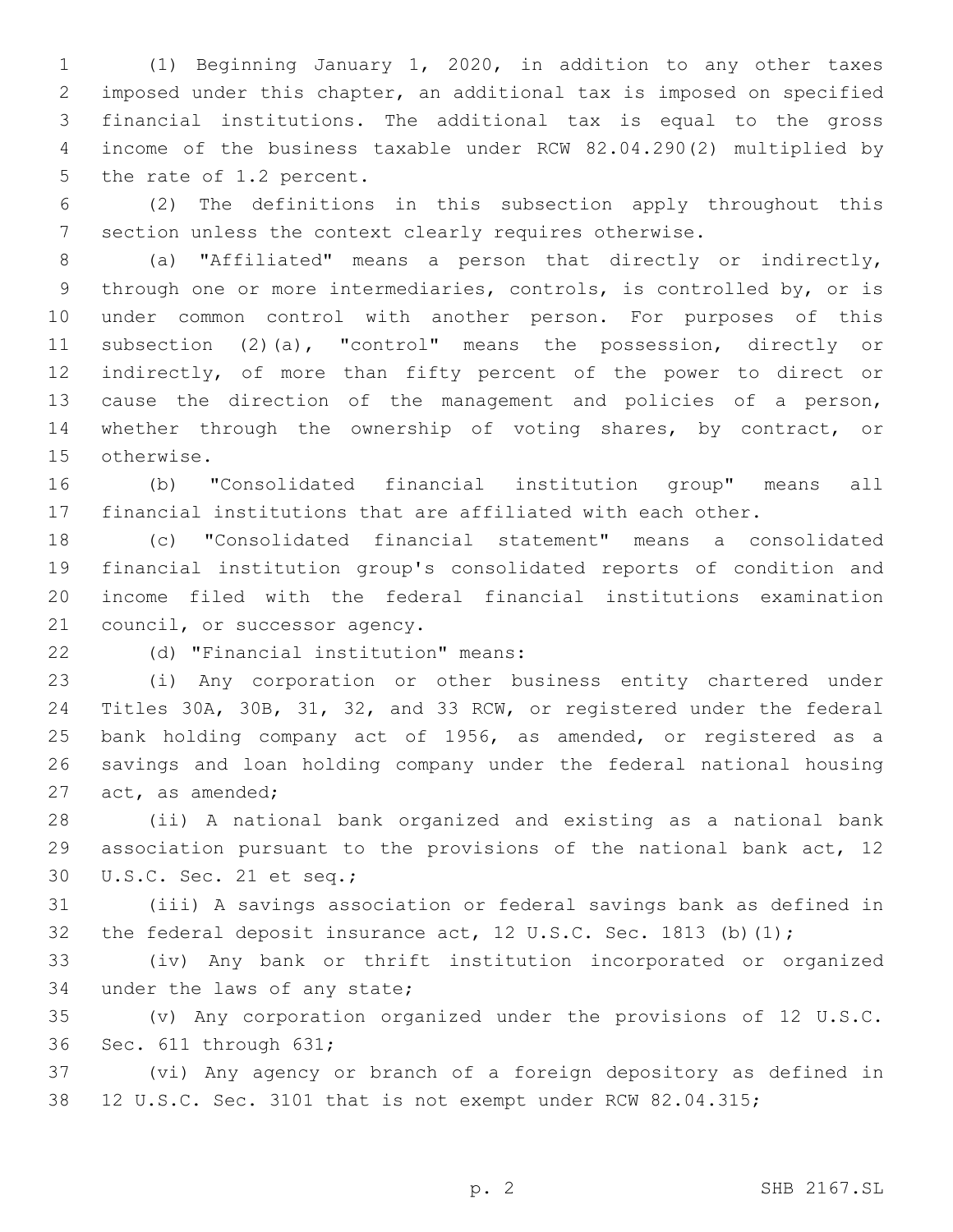(vii) A production credit association organized under the federal farm credit act of 1933, all of whose stock held by the federal 3 production credit corporation has been retired;

 (viii) Any corporation or other business entity who receives gross income taxable under RCW 82.04.290, and whose voting interests are more than fifty percent owned, directly or indirectly, by any person or business entity described in (d)(i) through (vii) of this subsection other than an insurance company liable for the insurance premiums tax under RCW 48.14.020 or any other company taxable under 10 chapter 48.14 RCW;

 (ix)(A) A corporation or other business entity that receives more than fifty percent of its total gross income for federal income tax purposes from finance leases. For purposes of this subsection, a "finance lease" means a lease that meets two requirements:

 (I) It is the type of lease permitted to be made by national banks (see 12 U.S.C. Sec. 24(7) and (10), comptroller of the currency regulations, part 23, leasing (added by 56 C.F.R. Sec. 28314, June 20, 1991, effective July 22, 1991), and regulation Y of the federal reserve system 12 C.F.R. Part 225.25, as amended); and

 (II) It is the economic equivalent of an extension of credit, i.e., the lease is treated by the lessor as a loan for federal income tax purposes. In no event does a lease qualify as an extension of credit where the lessor takes depreciation on such property for 24 federal income tax purposes.

 (B) For this classification to apply, the average of the gross income in the current tax year and immediately preceding two tax 27 years must satisfy the more than fifty percent requirement;

 (x) Any other person or business entity, other than an insurance general agent taxable under RCW 82.04.280(1)(e), an insurance business exempt from the business and occupation tax under RCW 82.04.320, a real estate broker taxable under RCW 82.04.255, a securities dealer or international investment management company taxable under RCW 82.04.290(2), that receives more than fifty percent of its gross receipts from activities that a person described in (d)(ii) through (vii) and (ix) of this subsection is authorized to 36 transact.

 (e)(i) "Specified financial institution" means a financial institution that is a member of a consolidated financial institution group that reported on its consolidated financial statement for the previous calendar year annual net income of at least one billion

p. 3 SHB 2167.SL